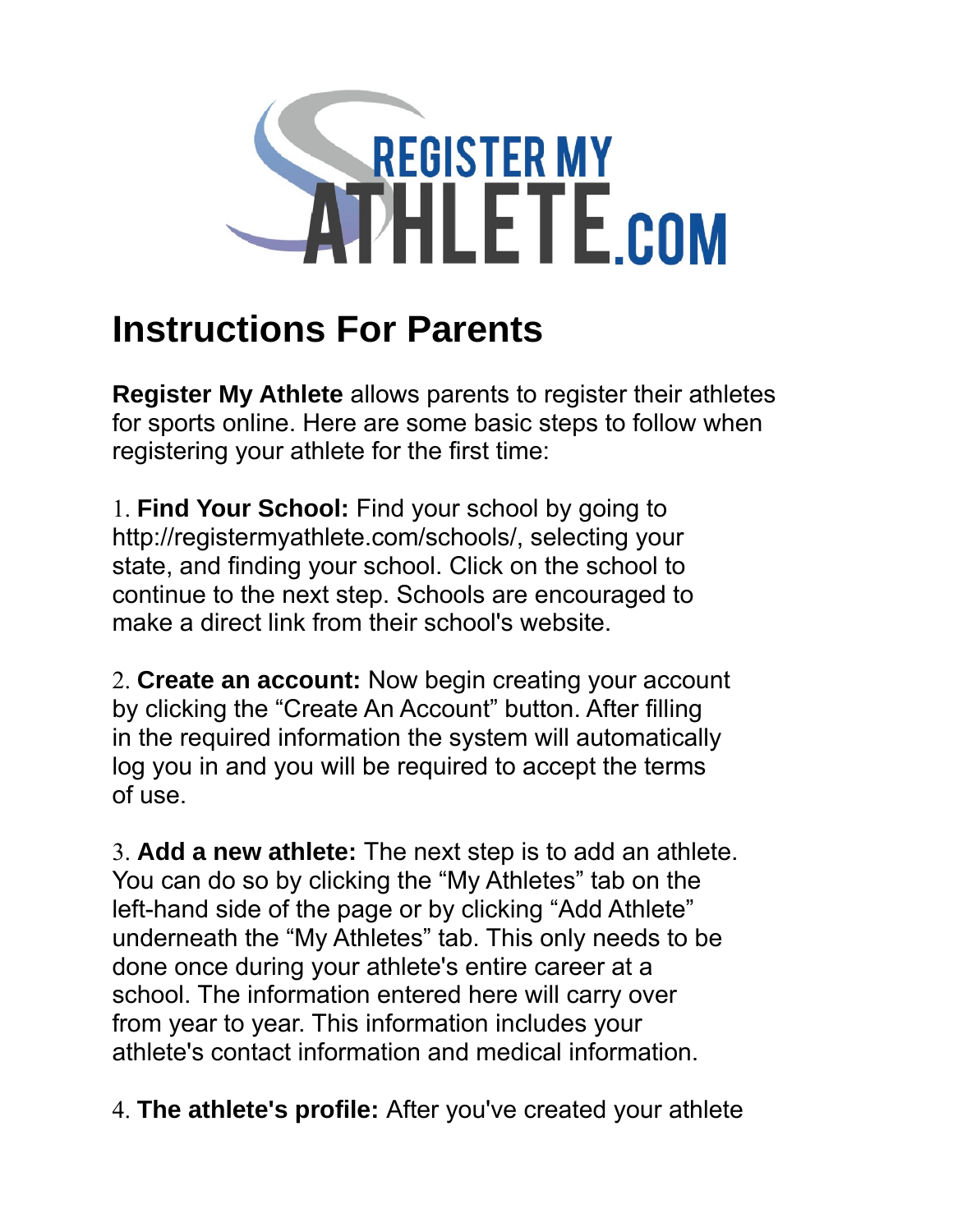you will be brought to their Profile page. This page is a summary of their info and involvement.

5. **Register for a sport:** Click "+ Register For A Sport" to begin registration, you will be asked to choose which sport your athlete is registering for.

6. **Your registration checklist:** This page shows the status of your athlete's registration. You will be asked to complete several steps to complete registration including agreeing to documents, and completing the physical.

7. **Physicals:** Physical documents should be completed by the parents (or medical professionals as needed). Parents have the ability to upload these physical documents to the system. Uploaded documents will need to be verified by the admin at the school prior to be accepted as complete. (If a document upload is rejected for any reason, the parent will receive an email with the rejection reason. After the error has been corrected, parents will be able to re-upload the document for verification.)

8. **Complete registration:** Your registration is complete once all items on the checklist have been completed.

9. **After registration:** After registration is complete, you can login at any time to view the Status of your athlete and their participation on the team.

## **Additional Athletes**

Under the same account, repeat steps 3-9 to register additional athletes.

## **Future Seasons & Years**

Once your athlete has been added to your account, you only need to follow steps 5-8 to register them for another sport.